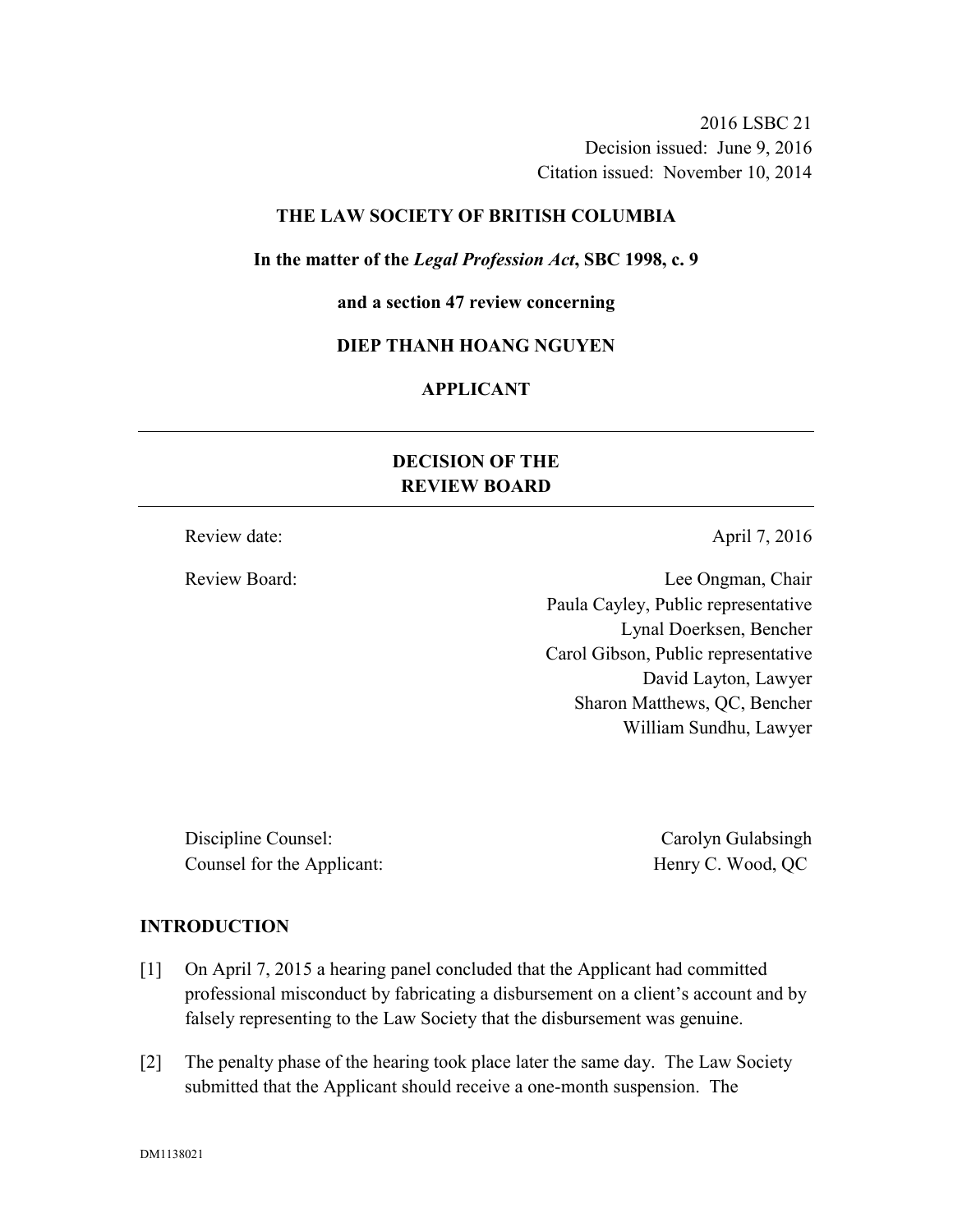Applicant, who was self-represented and had admitted the misconduct, did not oppose the penalty proposed by the Law Society.

- [3] On July 6, 2015 the hearing panel released its decision on disciplinary action, suspending the Applicant for 60 days and fining her \$10,000.
- [4] The Applicant has sought a review of the panel's determination with respect to the appropriate disciplinary action. She takes no issue with the 60-day suspension. But she argues that the imposition of both a suspension *and* a fine was excessive in the circumstances and wrong in principle, and that the fine should therefore be overturned.
- [5] The Law Society concurs with the Applicant's submission in this regard.
- [6] For the following reasons, we agree with the parties that the fine should be removed from the disciplinary action on review.

# **FACTUAL BACKGROUND AND THE DISCIPLINE HEARING**

- [7] The factual background to the citation is set out in the decision of the hearing panel reported at *Law Society of BC v. Nguyen*, 2015 LSBC 32. It suffices here to provide a brief overview of the salient facts.
- [8] In September 2009 the Applicant was retained in a personal injury matter to act for a client who resided in Vancouver and Hong Kong. The retainer agreement permitted the Applicant to charge the client a contingency fee of 30 per cent.
- [9] In August 2012 the Applicant settled the client's claim. Her account to the client included a disbursement for \$30,000 paid to a Hong Kong agent. The Applicant had not, in fact, hired or paid an agent. She had fabricated this disbursement, and reduced her fee by a corresponding amount, in an attempt to avoid paying income tax on \$30,000 of her fees.
- [10] The Law Society subsequently conducted a routine compliance audit of the Applicant's practice. The auditor asked the Applicant about the \$30,000 disbursement. The Applicant provided two explanations. Neither was true. She repeated these explanations in a letter to the auditor.
- [11] The Law Society's professional conduct department investigated the disbursement. Initially, the Applicant was not forthright with the Law Society investigator regarding the disbursement, but she eventually admitted to fabricating it so as to reduce her taxes and allow her to pay down personal debt. The Applicant also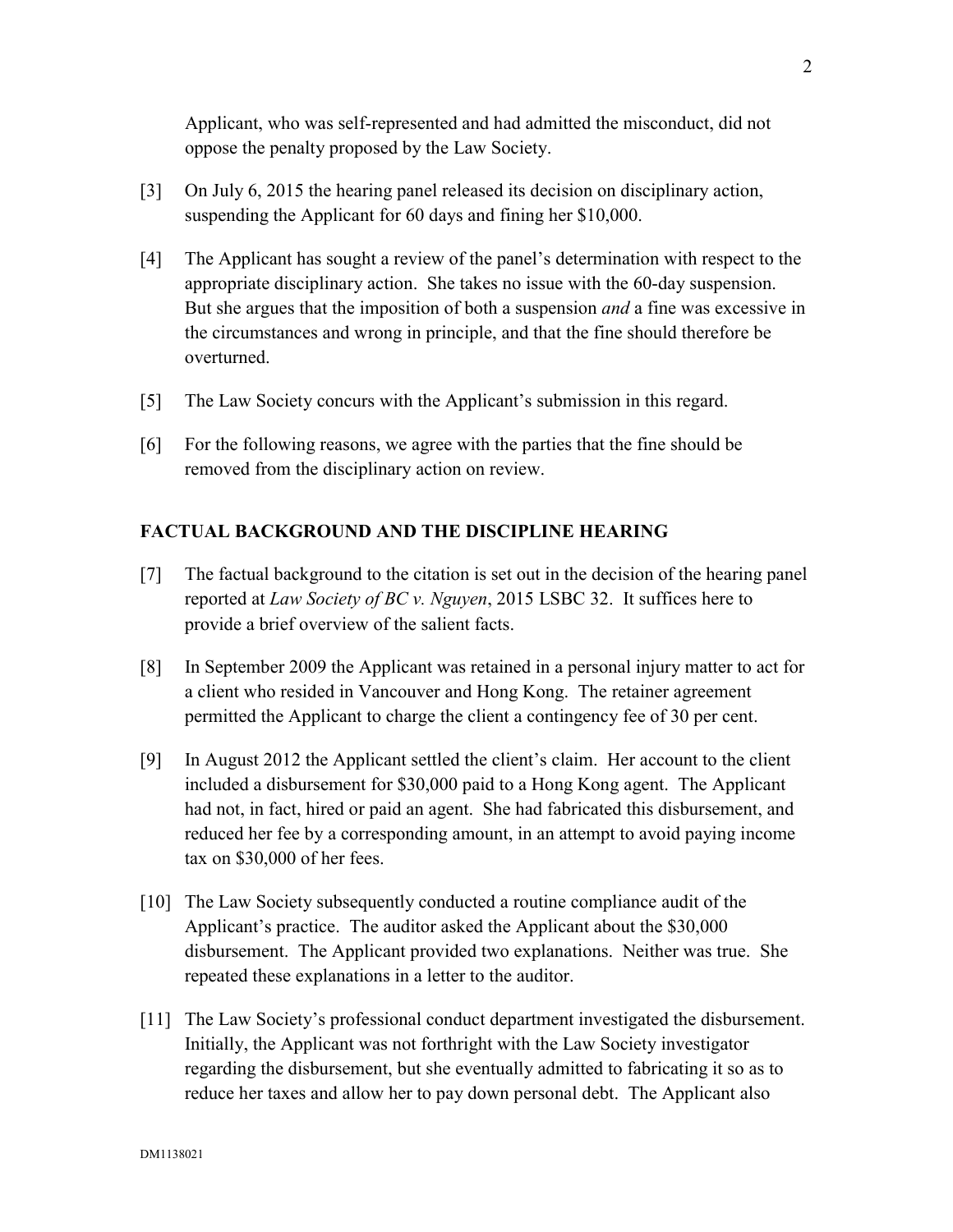admitted to having fabricated a cheque to provide documentary support for the disbursement in the event she was audited by Revenue Canada.

- [12] At the April 7, 2015 discipline hearing, the parties submitted an Agreed Statement of Facts, and the Applicant admitted the alleged professional misconduct. After concluding that the Applicant's actions constituted professional misconduct, the panel heard submissions regarding disciplinary action.
- [13] The facts relevant to the issue of penalty were not in dispute.
- [14] The Applicant intentionally misled her client and the Law Society in an effort to commit a fraud against Revenue Canada. Her dishonesty was carried out for personal gain. It comprised a number of false documents and statements. Though related to a single matter, the falsehoods continued over a significant period of time.
- [15] On the other hand, the client suffered no financial loss. The Applicant issued a revised account to correct the falsehood, and made the necessary trust account transfers to properly include the \$30,000 in her fees. She was also taking steps to repay all taxes owed. Accordingly, the Applicant ultimately realized no financial benefit.
- [16] The Applicant expressed significant remorse for her misconduct, and understood the gravity of her actions. She had suffered considerable negative impact as a result of the citation, having been terminated from her employment as an adjudicator at the Workers Compensation Appeal Tribunal. She did not have a prior professional conduct record.
- [17] As noted, the Law Society sought a one-month suspension, plus \$2,925 in costs, and the Applicant did not oppose this outcome.
- [18] At no point during the hearing did the parties suggest that an appropriate disciplinary action might be a suspension combined with a fine, nor did the panel raise this possibility with the parties or ask them for submissions on the point.

### **THE PANEL'S DECISION**

- [19] The panel released its decision regarding disciplinary action on July 6, 2015.
- [20] After setting out the relevant facts, the panel noted that counsel for the Law Society had invited it to consider the factors contemplated in assessing penalty in the decision of *Law Society of BC v. Ogilvie,* 1999 LSBC 17. The panel observed that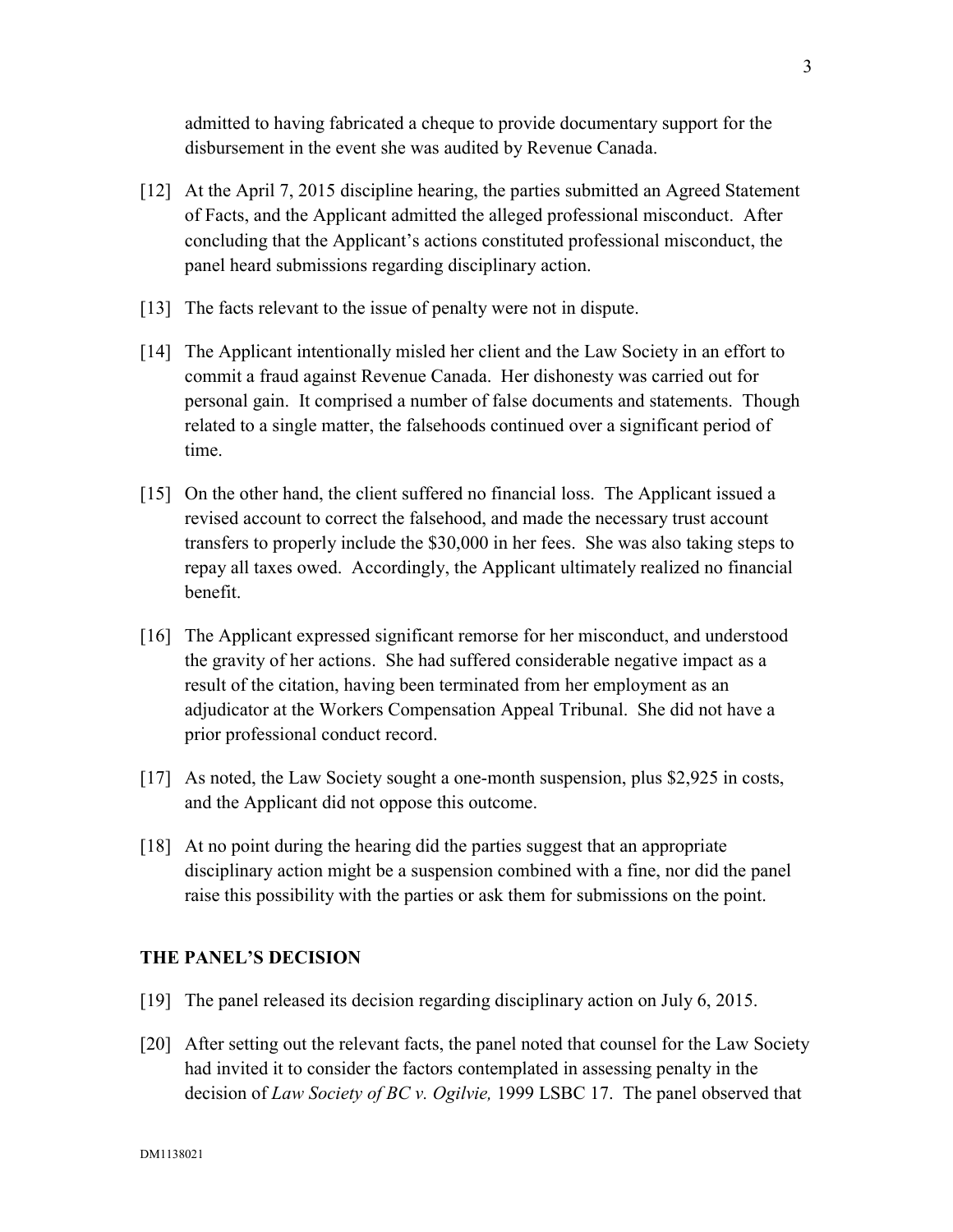not all of these factors were necessarily relevant in each case. It nonetheless acknowledged that two factors are pivotal in considering penalty in discipline proceedings: maintaining public confidence in the profession and the rehabilitation of the lawyer.

- [21] The panel also relied on *Law Society of BC v. Martin*, 2007 LSBC 20, for the proposition that "when considering the penalty" a hearing panel should take into account: (a) whether the misconduct included elements of dishonesty; (b) whether the misconduct involved repetitive acts of deceit or negligence; and (c) significant personal or professional conduct issues. The panel stated that it had reflected on the factors set out in *Martin*.
- [22] The panel then reviewed a number of factual elements in the case. Clearly, the panel considered the Applicant's dishonesty, carried out in a variety of ways over a period of time for the purpose of defrauding Revenue Canada for financial gain, as a significant aggravating factor. The panel stated that, although the Applicant had no prior disciplinary record, her professional conduct warranted both a suspension and a fine.
- [23] The panel next indicated that deference was owed to the submissions of the Law Society regarding the proposed disciplinary action. But it held that a one-month suspension was not acceptable in the circumstances, given the importance of protecting the public interest.
- [24] In explaining this conclusion, the panel agreed that a suspension was appropriate on the facts of the case, noting that, where a lawyer has been dishonest, a suspension should be imposed in all but the most exceptional circumstances. The question, said the panel, became "the length of the suspension and the amount of fine that should be imposed."
- [25] After again reviewing the aggravating factors concerning the Applicant's misconduct, the panel made the following comment:

In all the circumstances we are of the view that a one-month suspension is not sufficiently appropriate in this case. Some members of the public may view a one-month suspension as something akin to a vacation regardless of the fact that the Respondent would be without income.

[26] The panel acknowledged that a suspension might cause inconvenience to the Applicant's client base, and that she had lost her employment with the Workers Compensation Appeal Tribunal as a direct result of the citation. The panel also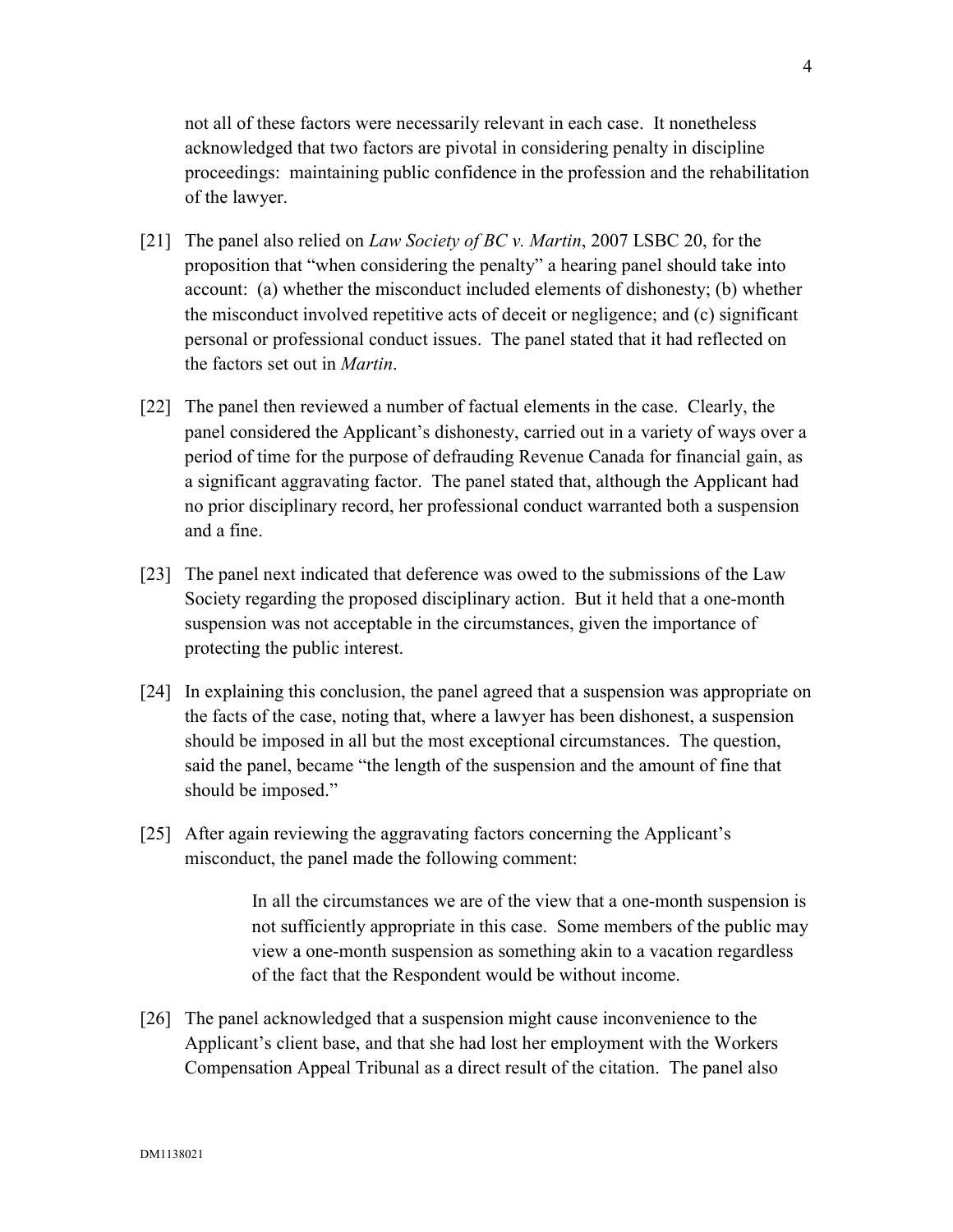noted that the Applicant faced financial responsibilities as a single mother of three children and that "a suspension would impact that situation."

[27] The panel nonetheless concluded that the Applicant should be suspended for 60 days and fined \$10,000. It also ordered costs of \$2,925.

### **ISSUE**

[28] The issue to be determined on review is whether the panel's imposition of a \$10,000 fine should be overturned, so that the disciplinary action is limited to a 60 day suspension.

### **ANALYSIS**

- [29] Our analysis of this issue will address the following matters:
	- (a) the standard of review to be applied where an applicant challenges a disciplinary action pursuant to s. 47 of the *Legal Profession Act*, SBC 1998, c. 9;
	- (b) the general principles applicable where a panel is considering imposing a fine or a suspension, or both;
	- (c) our conclusion that the panel erred in principle by failing to apply these general principles in the case at hand; and
	- (d) our conclusion that the panel erred in principle by providing inadequate reasons and by denying the parties fair process.

#### **Standard of review**

- [30] The Applicant does not challenge any findings of fact made by the panel. Rather, she asks us to review the panel's decision on the basis that it did not apply the proper legal principles and/or imposed an inappropriate disciplinary action.
- [31] In determining whether a panel has applied the proper legal principles, the standard of review is correctness (*Kay v. Law Society of BC*, 2015 BCCA 303, para. 41).
- [32] In ascertaining whether the panel has imposed an inappropriate disciplinary action, the standard of review has been variously described as correctness, correctness informed by reasonableness or correctness as reasonableness. The basic concept is said to be that most cases will give rise to a reasonable range of outcomes. Subject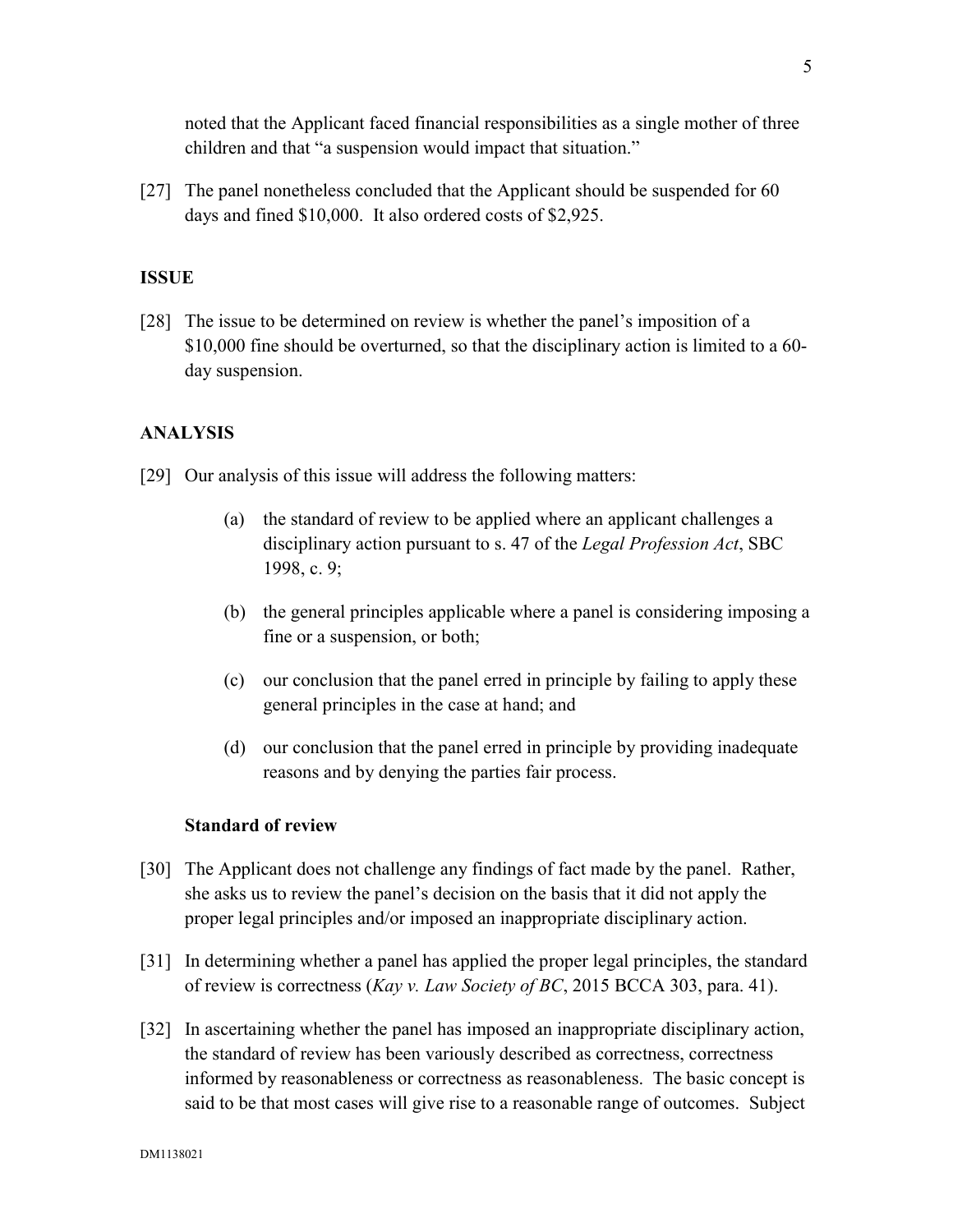to the panel correctly applying the legal principles, if the disciplinary action imposed by the hearing panel is within the reasonable range, it should not be disturbed on review, even if the review board might prefer a different spot on the range. See *Law Society of BC v. Hordal*, 2004 LSBC 36, paras. 9, 18-20; *Law Society of BC v. Goldberg*, 2007 LSBC 55, paras. 8, 37; *Law Society of BC v. Chiang*, 2014 LSBC 55, para. 28; *Law Society of BC v. Foo*, 2015 LSBC 34, paras. 9-12; *Law Society of BC v. Vlug*, 2016 LSBC 58, paras. 13-14.

[33] There has arguably been some debate as to the precise parameters of the standard of review described in the preceding paragraph (see, e.g., *Law Society of BC v. McLean*, 2016 LSBC 10, paras. 50-54; *Law Society of BC v. Lessing*, 2013 LSBC 29, paras. 44-47). However, for the purposes of this review we find it unnecessary to weigh in on the debate. For the reasons that follow, we have concluded that in combining both a suspension and a fine the hearing panel: (a) applied incorrect legal principles; (b) provided inadequate reasons and denied the parties fair process; and (c) imposed a disciplinary action that was neither justified on the facts nor within the range of outcomes seen in comparable cases.

#### **General principles: suspension and/or fines**

- [34] Section 38(5) of the *Legal Profession Act* provides a hearing panel with a number of options in imposing a disciplinary action following a determination that a lawyer has committed professional misconduct, including but not limited to a reprimand, a fine, conditions or limitations on the lawyer's practice, suspension from practice, and disbarment. In addition, s. 38(7) provides the panel with the power to make any further orders and declarations and impose any conditions it considers appropriate.
- [35] The language of s. 38(5) expressly provides that the panel may impose one or more of these disciplinary actions. It therefore cannot be said that the option of combining both a suspension *and* fine is never available.
- [36] Still, the disciplinary action chosen, whether a single option from s. 38(5) or a combination of more than one of the options listed, must fulfill the two main purposes of the discipline process. The first and overriding purpose is to ensure the public is protected from acts of professional misconduct, and to maintain public confidence in the legal profession generally. The second purpose is to promote the rehabilitation of the respondent lawyer. If there is conflict between these two purposes, the protection of the public and the maintenance of public confidence in the profession must prevail, but in many instances the same disciplinary action will further both purposes. See *Ogilvie*, paras. 9-10; *Lessing*, paras. 57-61.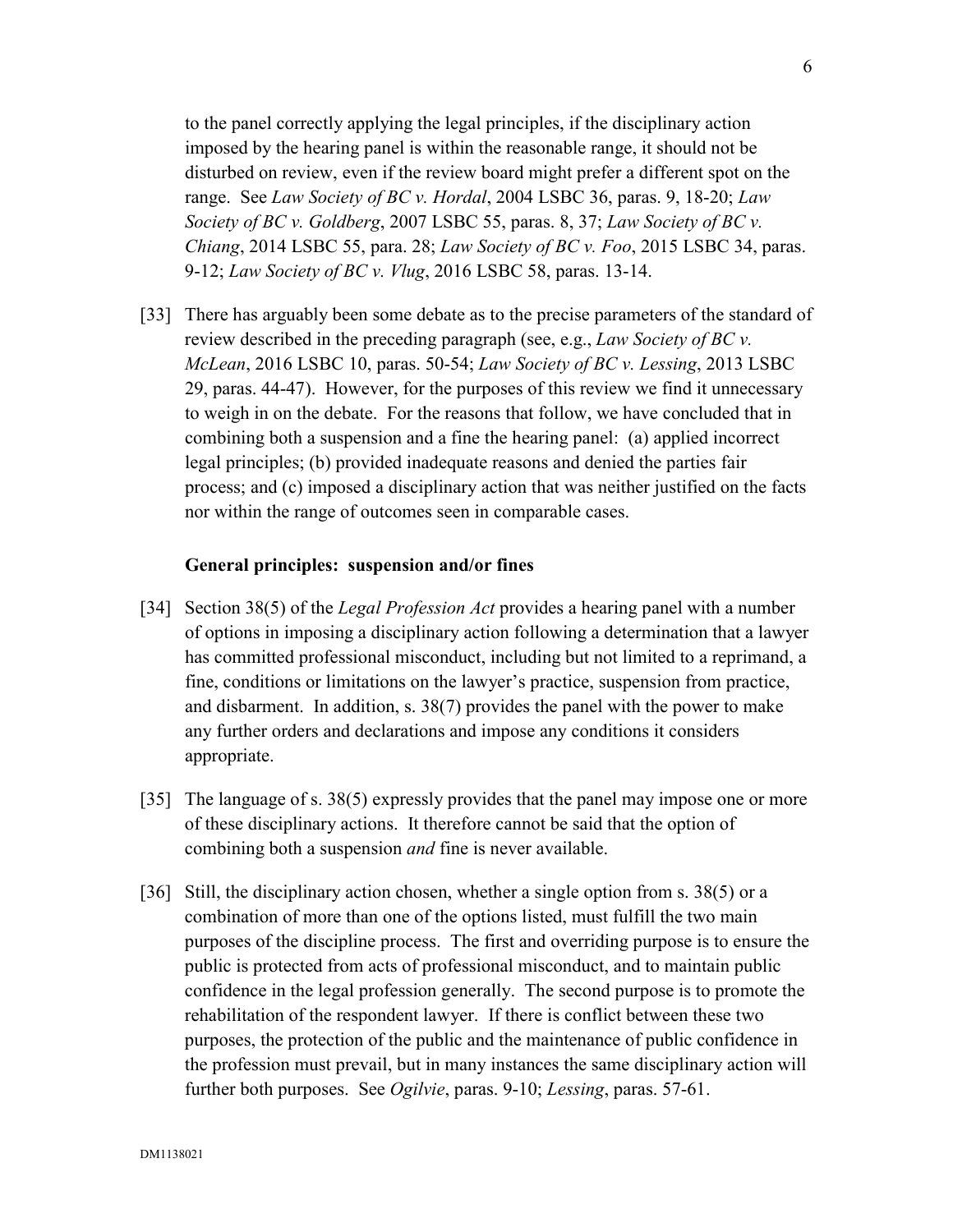- [37] Sometimes, imposing more than one type of penalty will not promote the policies underlying the *Legal Profession Act*, because a single type of penalty is best suited for doing so, and imposing other penalties in addition will have no salutary effect in this regard. For instance, it is hard to envision circumstances where it would make sense to reprimand a lawyer for professional misconduct in addition to disbarring him or her from further practice.
- [38] In most cases, a panel will consider whether the appropriate disciplinary action is a fine *or* a suspension, not both. The reason for this is that a fine and a suspension are usually viewed as lying at different points on a spectrum of seriousness in terms of the sanction imposed. To put it another way, these two types of penalty are generally seen to fall at different locations on an escalating range of restrictions or impositions that may be placed on a lawyer in order to achieve the goals of the disciplinary process.
- [39] The leading decision in this regard is *Hordal*. There, the respondent lawyer had breached an undertaking and deliberately deceived opposing counsel. He had previously undergone a conduct review for similar behaviour. The disciplinary action imposed by the panel was a reprimand, a fine of \$12,500 and a two-month suspension. The Law Society launched a review of the disciplinary action, arguing that the lawyer should receive a substantially higher suspension. The lawyer asserted that the fine, which equated to a loss of five months' income, had been properly employed by the panel to reduce what would otherwise have been the appropriate (and longer) suspension.
- [40] The benchers on review rejected the lawyer's argument, stating:
	- [54] We disagree. It is the view of the Benchers that there is significant difference in impact between a fine and a period of suspension. There is no useful purpose served in equating income foregone during a period of suspension with a similar amount in fine quantum. The two remedies, both available to Hearing Panels in penalty determinations, are dramatically different in import and impact. While the analogy is imperfect, it is worthy of consideration to compare the option of a fine versus a period of incarceration for a criminal offense. It is apparent that all offenders would choose the fine as the preferred option, particularly if that fine were calculated in some way as a function of the amount of income that the person would forego during a similar period of incarceration.
	- [55] The imposition of a period of suspension upon a member who has professionally misconducted himself, is a significantly more severe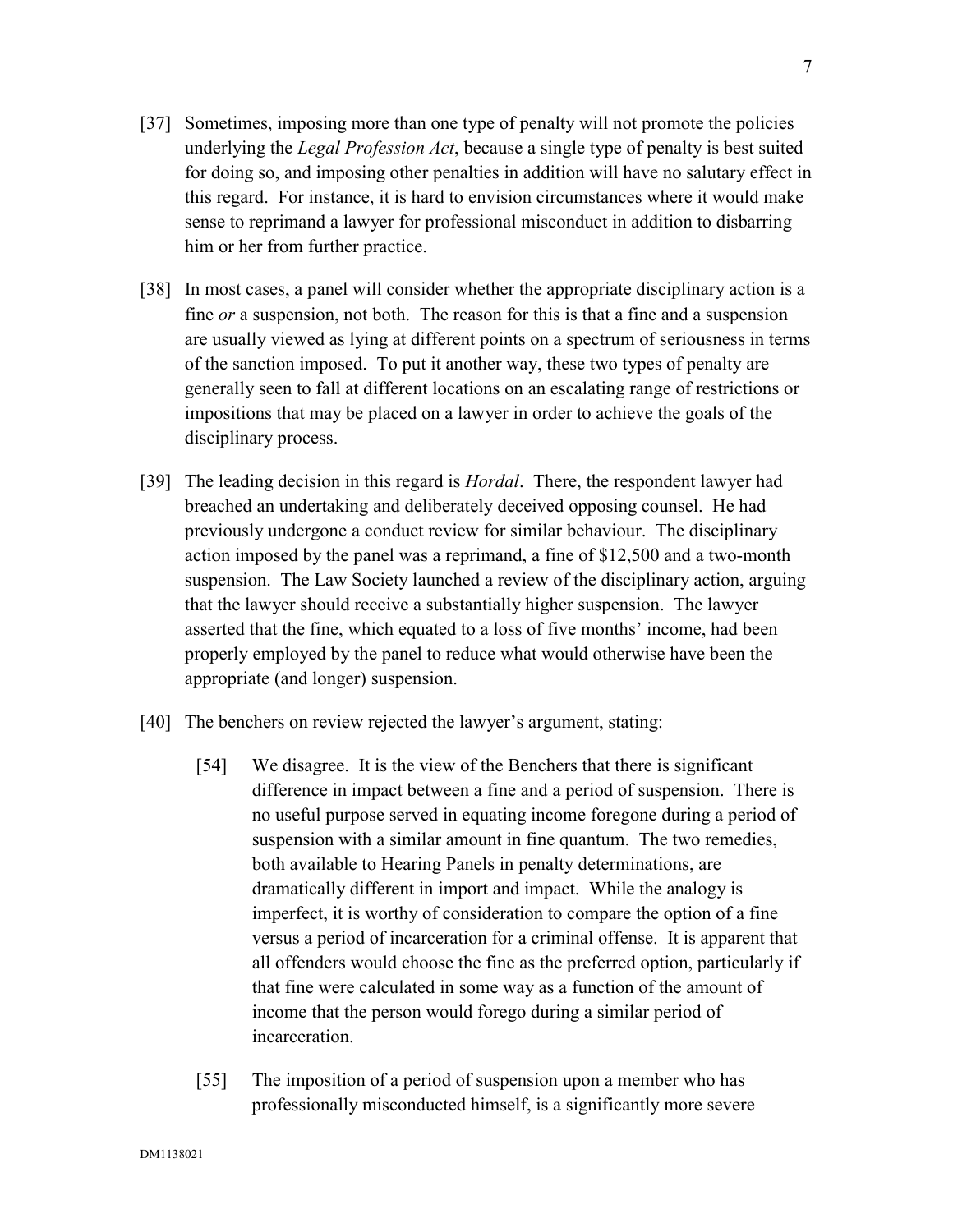penalty than is the imposition of a fine. In the particular circumstances of this member, it is acknowledged that a fine would have perhaps a greater impact due to the modesty of this member's income, but panels must not seek to balance fine and suspension on a dollar for dollar basis. Suspensions are reserved for the more serious demonstrations of misconduct, and the Benchers on this review are of the view that the conduct demonstrated on these facts is that type of misconduct which warrants a significant period of suspension.

- [41] This view of the distinction between a fine and a suspension was endorsed in *Lessing*, para. 116, where the Benchers on review cited *Hordal* for the proposition that both fines and suspensions have financial consequences for a lawyer, but a suspension sends a stronger message of disapprobation.
- [42] Accordingly, a suspension is the more severe sanction and is more suitable to address serious misconduct than is a fine. In this respect, it is important to remember that a suspension invariably represents a significant blight on a lawyer's reputation with the public, including potential clients, and seriously detracts from his or her professional standing with other lawyers and the judiciary. What is more, clients must be notified of the suspension, and in most cases arrangements must be made to have the practice maintained during the period in question. See *Law Society of BC v. Pham*, 2015 LSBC 14, para. 94; *Law Society of BC v. Sas*, 2016 LSBC 3, para. 43; *Law Society of BC v. Siebenga*, 2016 LSBC 44, para. 43; *Law Society of BC v. Braker*, 2007 LSBC 42, para. 19; *Law Society of BC v. Johnston*, 2013 LSBC 4, para. 18; *Lessing*, para. 114; *Law Society of BC v. McCormick*, 2015 LSBC 28, para. 20; *Law Society of BC v. Culos*, 2013 LSBC 19, para. 15.
- [43] The distinction between a fine and a suspension and the view that they will most often represent alternative forms of sanction, with a suspension being appropriate in more serious cases of professional misconduct, is implicitly recognized in the often-cited decision of *Martin*.
- [44] *Martin*, at para. 41, indicates that the salient factors in considering whether to suspend a lawyer, as opposed to imposing a fine, are: (a) whether the misconduct involved elements of dishonesty; (b) whether the misconduct involved repetitive acts of deceit or negligence; and (c) whether the misconduct arises from significant personal or professional conduct issues. See also *Law Society of BC v. Jessacher*, 2016 LSBC 11, para. 54; *Law Society of BC v. Perrick*, 2015 LSBC 42, para. 66; *Pham*, para. 62; *Law Society of BC v. Liggett*, 2012 LSBC 7, para. 14; *Law Society of BC v. Cranston*, 2011 LSBC 24, para. 85.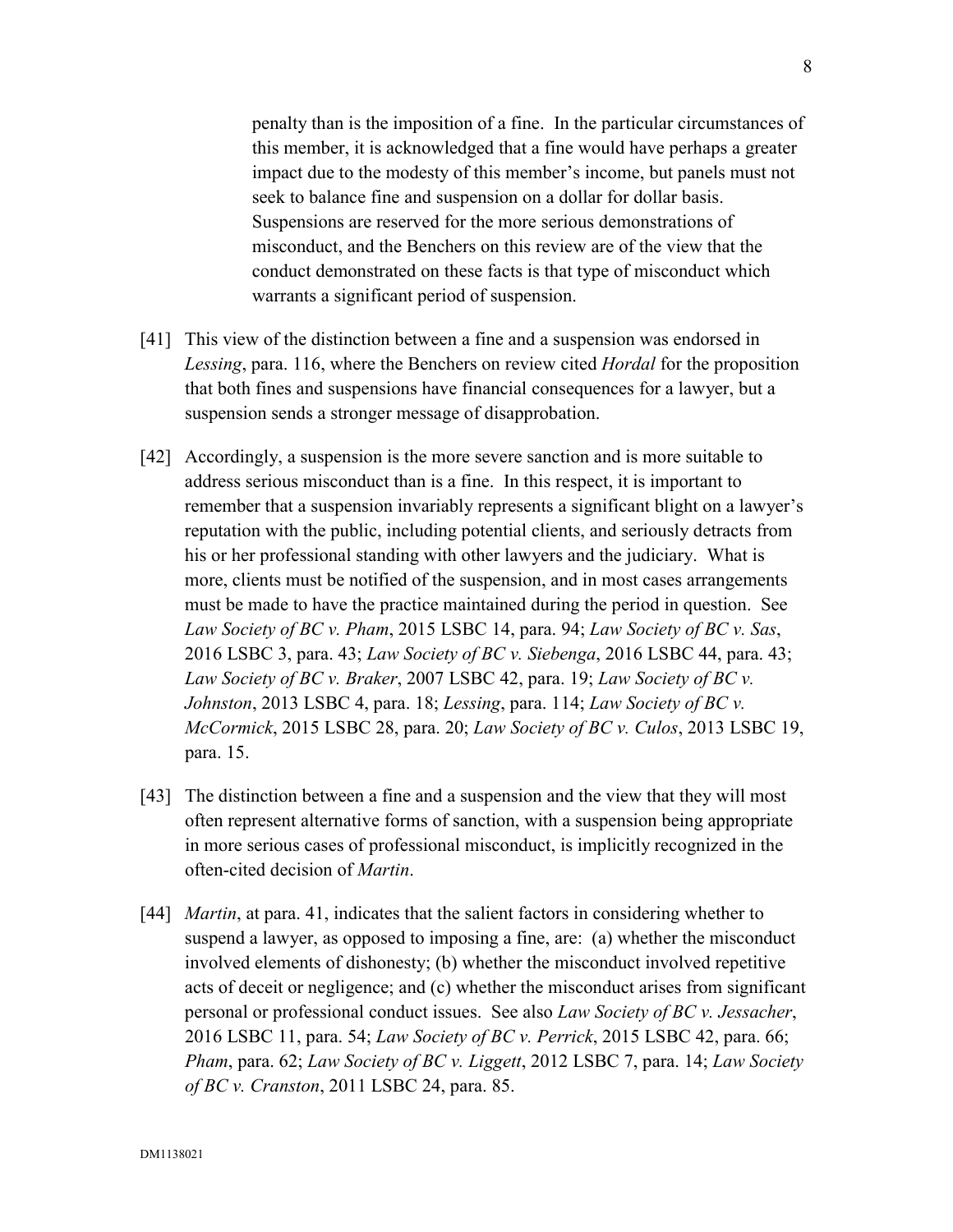- [45] Where consideration of the factors mentioned in *Martin* indicates that the misconduct is serious enough to warrant a suspension, imposing a fine in addition will often serve no practical purpose because it has been determined that a suspension is the appropriate means of protecting the public and promoting the lawyer's rehabilitation.
- [46] This is not to say that the combination of a fine and a suspension will never be justified. However, imposing both types of penalty in a single case should be limited to instances where doing so can reasonably be seen as necessary to further the principles underlying the discipline process.
- [47] As a final point, we note that, in the few cases that have come to our attention where a panel has imposed both a suspension and a fine and that determination has not been overturned on review, the issue of when it is appropriate to do so is not discussed and appears not to have been raised by the parties. See, for example, *Law Society of BC v. Strandberg*, 2001 LSBC 26; *Law Society of BC v. Spears*, 2006 LSBC 9.

# **The panel erred by failing to apply the principles properly bearing on whether to impose a suspension, a fine or both**

- [48] In our view, the hearing panel failed to correctly apply the general principles discussed above in the course of deciding that the proper penalty for the Applicant was a 60-day suspension *and* a \$10,000 fine. This error in principle is comprised of two components.
- [49] To begin with, the panel concluded that the suspension proposed by the Law Society was inadequate because "some members of the public may view a onemonth suspension as something akin to a vacation regardless of the fact that the Respondent would be without income."
- [50] The viewpoint taken by "some members of the public" is not a correct touchstone for determining the appropriateness of a penalty. On most topics, "some members of the public" can no doubt be found to support a wide variety of disparate views, including unreasonable ones. The appropriate question is whether imposing the proposed penalty will protect the public and maintain confidence in the legal profession.
- [51] In determining whether the penalty will maintain confidence in the legal profession, a panel can properly consider the perspective of a reasonable member of the public fully informed of the circumstances and cognizant of the operation and goals of the administration of justice, including the role played by lawyers. A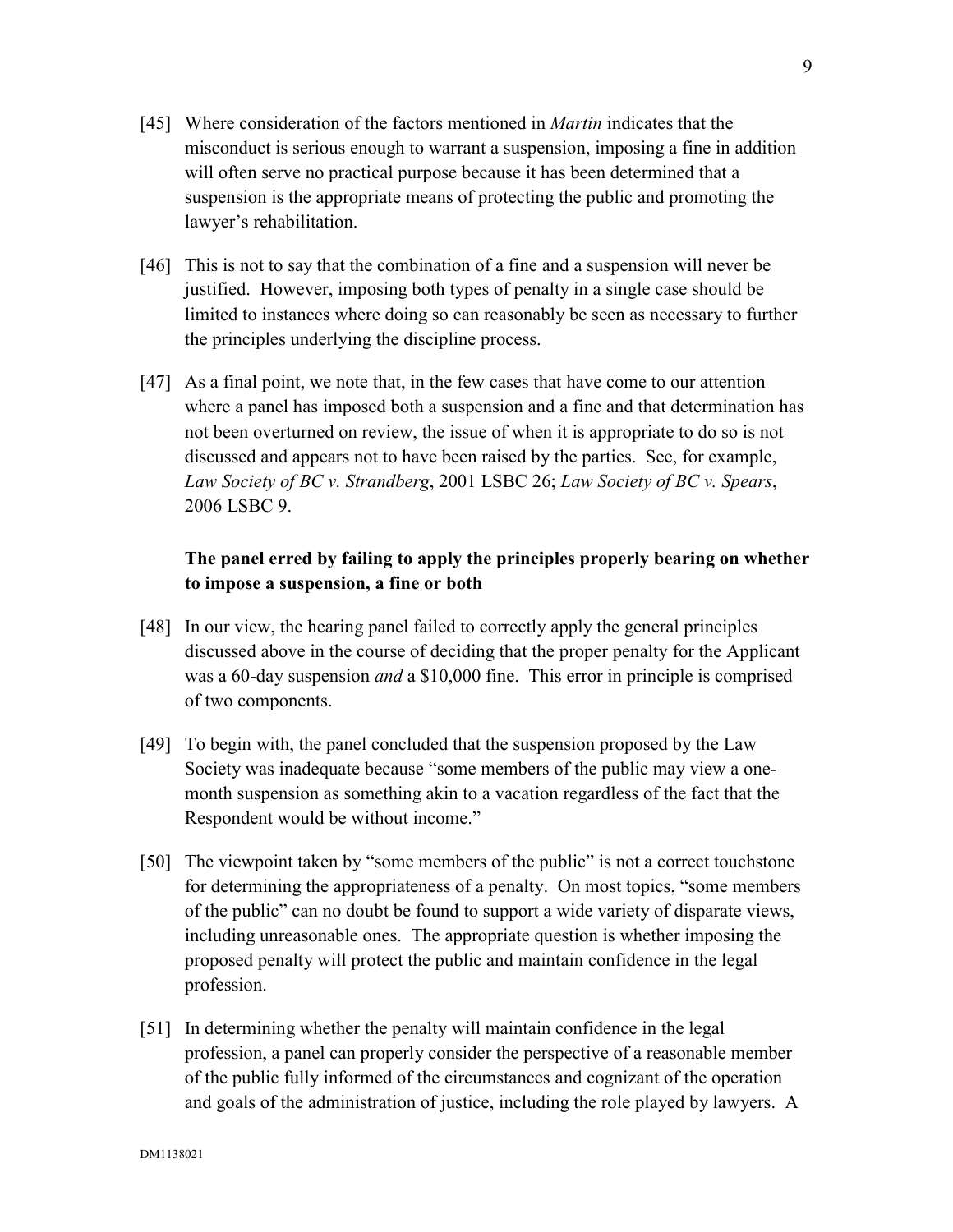panel should not, however, look to the viewpoint of "some members of the public" as a benchmark for assessing the appropriateness of a proposed disciplinary action.

- [52] Applying the proper principle to this case, we conclude that a reasonable and informed member of the public would not equate a one-month suspension with an unpaid vacation. Rather, he or she would recognize that a suspension of almost any length is a serious penalty that results in significant adverse consequences for the lawyer, as described at paragraph 42 above. It is true that a reasonable and informed member of the public might in some instances view a one-month suspension as insufficient, given the severity of the misconduct and the circumstances of the lawyer, but that is not what the panel indicated in this case.
- [53] The panel also appears to have misunderstood the import of the *Martin* decision, which is discussed at paragraphs 43-45 above. The panel relied on *Martin* as identifying the factors that should be assessed "when considering the penalty" in any given case. In fact, *Martin* sets out a particular grouping of factors that are to be considered in determining whether a suspension should be imposed. More particularly, the decisions we have considered employ the *Martin* factors to determine whether a suspension should be imposed *instead of* a fine.
- [54] In the circumstances of this case, the panel's misapplication of the *Martin* decision may have led it to give insufficient weight to factors militating in the Applicant's favour in terms of whether both a suspension and a fine were required. This is so because *Martin*, in focusing on the discrete issue of whether a suspension should be imposed on the facts of a particular case, does not address the full range of factors that might be relevant in assessing whether other disciplinary measures should be imposed in addition to a suspension.

### **Errors in reasoning and process**

- [55] The error in application of the legal principles was contributed to and exacerbated by deficiencies in reasoning and process.
- [56] The panel's reasoning was deficient in that both a suspension and a fine were imposed, yet nowhere did the panel explain the difference between the two types of penalty or give any indication as to why both sanctions were necessary to protect the public, maintain public confidence in the legal profession, and ensure the Applicant's rehabilitation.
- [57] We are not suggesting that every step in a panel's reasoning must be expressly set out in its decision regarding disciplinary action. A panel's reasons need not verbalize each aspect of the reasoning process or set out every finding and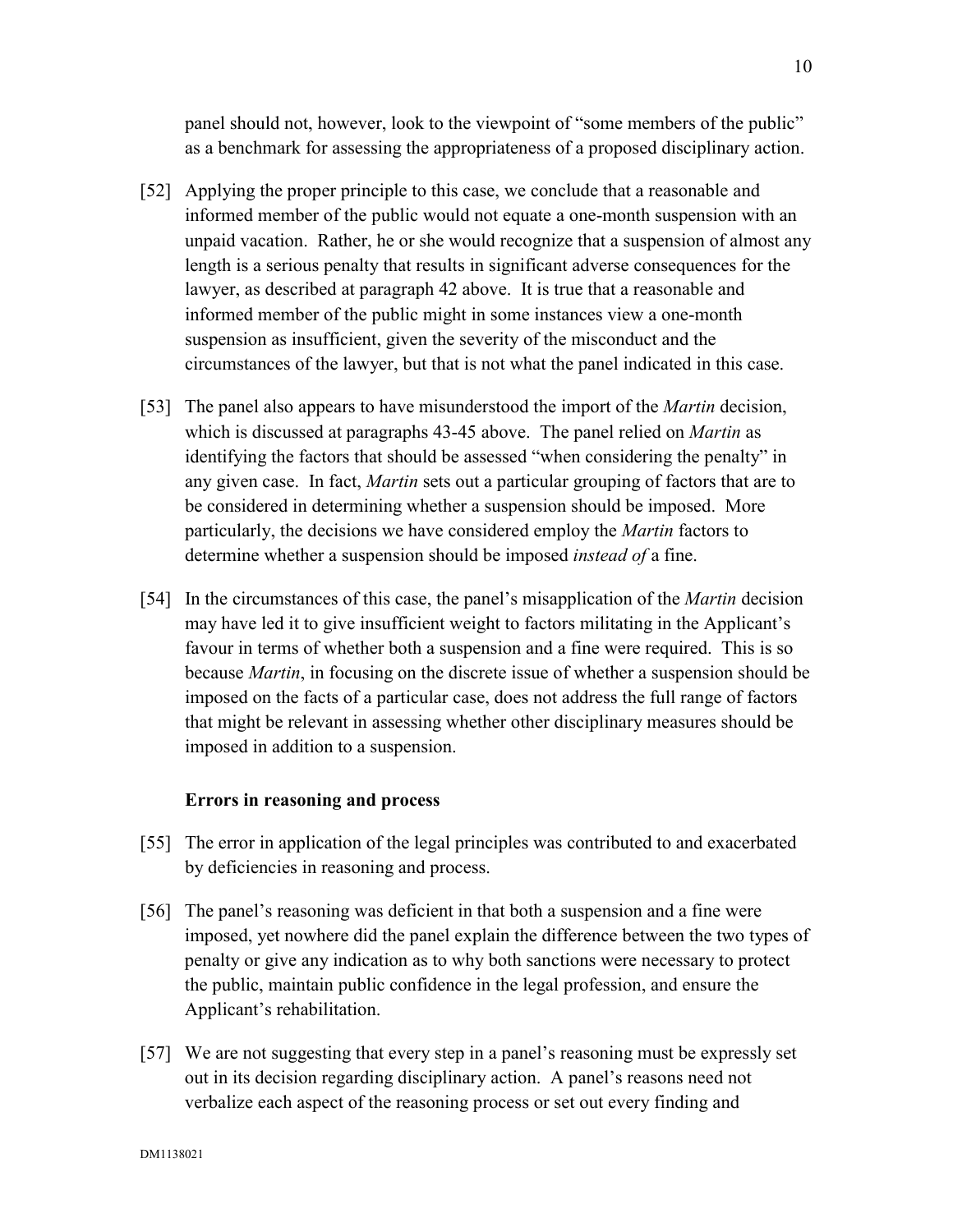conclusion made. What is important is that the reasons indicate why the panel decided as it did when they are read as a whole in the context of the evidence, the arguments made by the parties and the history of how the hearing unfolded. See *R. v. REM*, 2008 SCC 51, at paras. 16-18, cited with approval in *Mohan v. Law Society of British Columbia*, 2013 BCCA 489, paras 36-37.

- [58] As explained in paragraph 56, the panel's reasons do not meet this standard regarding the issue of whether both a suspension *and* a fine constituted the appropriate penalty in the circumstances of this case.
- [59] The hearing panel also imposed the fine of \$10,000 without any explanation as to how it determined the amount. In cases where fines are imposed, there is generally reference to other decisions from which a reasonable range of fines can be determined. From within that range, and based on a consideration of the *Ogilvie*  factors, the appropriate fine is assessed. There is no analysis of this or any sort supporting the quantum of the fine.
- [60] Furthermore, and as already noted, at the penalty phase of the hearing below the Law Society sought a suspension of one month and costs. The Applicant did not oppose this outcome. Obviously, at some juncture the panel became concerned that more than a suspension was required, and that a fine should be imposed as well. Yet it did not raise this concern with the parties. In these circumstances, and in light of the legal principles articulated above, the panel should not have imposed a suspension and a fine without first seeking submissions from the parties on the appropriateness of this combination and the quantum of fine, if any, to be imposed.

#### **No deference owed to submissions of the Law Society**

- [61] As a final point, the hearing panel explained its decision to impose a penalty different from that suggested by the Law Society by noting that deference should be accorded the Law Society's submission regarding the appropriate disciplinary action only where the suggested outcome is fair and reasonable. The panel's precise words were as follows:
	- [27] The Panel recognizes that a degree of deference is appropriately granted to the submissions of the Law Society on proposed disciplinary action. In considering those submissions, the Panel is alive to the remarks found in *Law Society of BC v. Rai*, 2011 LSBC 02. There, the panel observed that, in respect of submissions on proposed disciplinary action, one should ask the question, "is the submission 'fair and reasonable'?" Having considered the submissions, legal principles and evidence before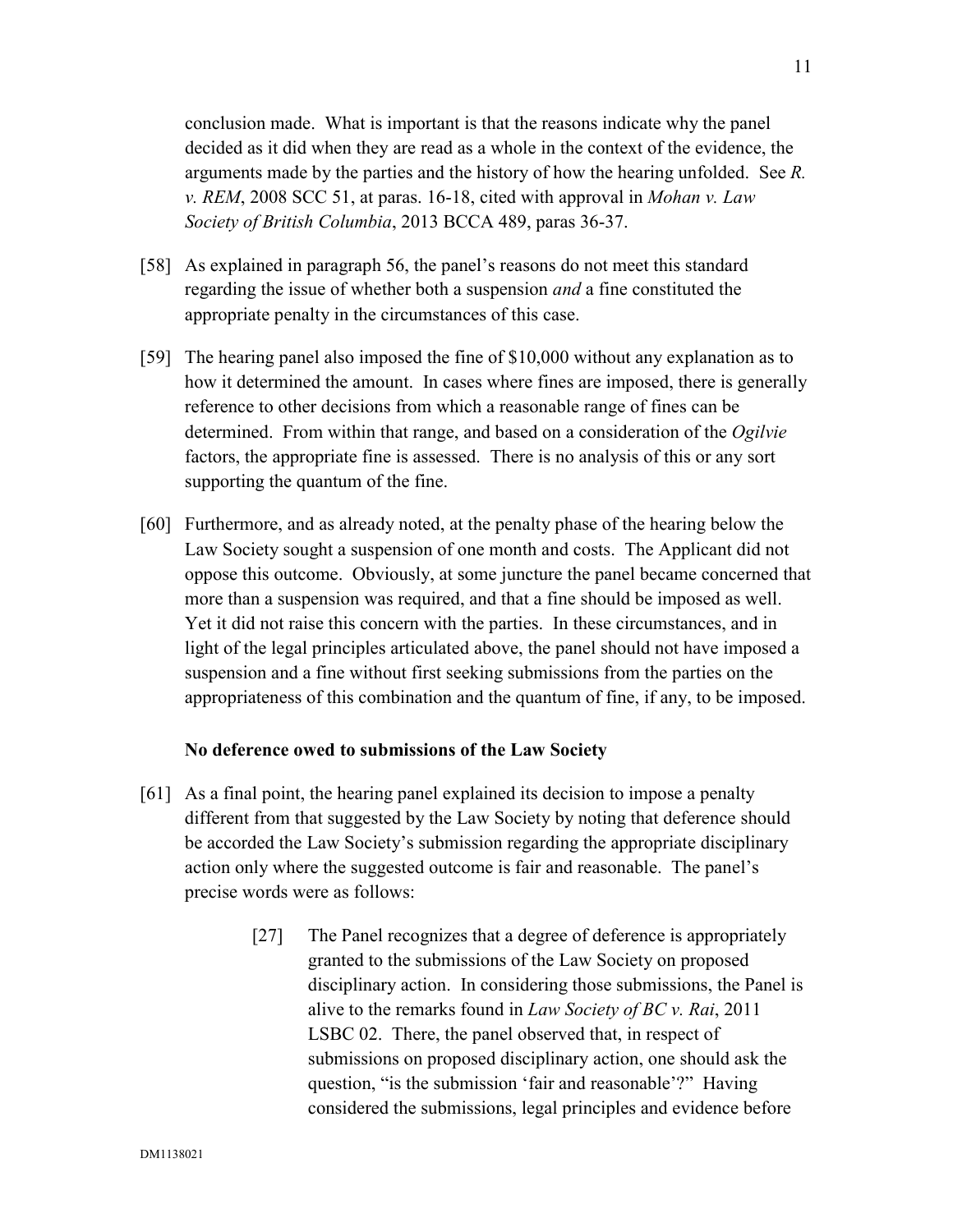us, the Panel has concluded that the Law Society's proposed disciplinary action of a one-month suspension and costs is not acceptable in the circumstances, given our obligation to protect the public interest.

[62] Although the panel's position in this regard had no effect on the outcome, no deference was owed to Law Society's submission regarding the appropriate penalty. The case cited by the panel, *Rai,* is concerned with a very different context, namely, a proposal made by *both* parties pursuant to Rule 4-30 after the lawyer has tendered a conditional admission of misconduct that has been accepted by the Discipline Committee. That was not the situation in this case.

# **The disciplinary action is not justified based on an application of the proper legal principles and does not fall within the range of outcomes imposed in comparable cases**

- [63] What flows from the errors in application of the legal principles, in reasoning and in process that we have identified? It could be argued that an error in application of legal principles does not justify a review board in substituting its own decision on penalty for that of the panel absent a reasonable basis for concluding that the error may have impacted the penalty imposed by the panel. See, for example, the approach taken in the criminal context in *R. v. Lacasse*, 2015 SCC 64, at para. 44.
- [64] We need not decide whether this sort of approach should apply on a s. 47 review of a disciplinary action, for two reasons. First, we are satisfied that, but for its errors, the panel may well have decided not to impose a fine in addition to the 60-day suspension. Second, and in any event, a proper application of the relevant legal principles leads us to conclude that the imposition of a fine in addition to a 60-day suspension does not fall within the range of outcomes imposed for comparable incidents of misconduct committed by similarly situated lawyers.
- [65] In this respect, the Applicant submits that the reasonable range of sanctions for intentionally misleading behaviour is a suspension of one to three months. She relies on *Chiang*, paras. 42-43, which also states that particularly egregious behaviour or repeated instances of misleading behaviour will warrant a suspension at the high end of this range.
- [66] The Law Society submits that suspensions of more than three months may be ordered where intentionally misleading conduct is motivated by personal gain, citing *Law Society of BC v. Luk*, 2007 LSBC 13; *Law Society of BC v. Geronazzo*, 2006 LSBC 50; and *Law Society of BC v. Jamieson*, 1999 LSBC 11. The Law Society thus contends that the range starts at one month and can go higher than